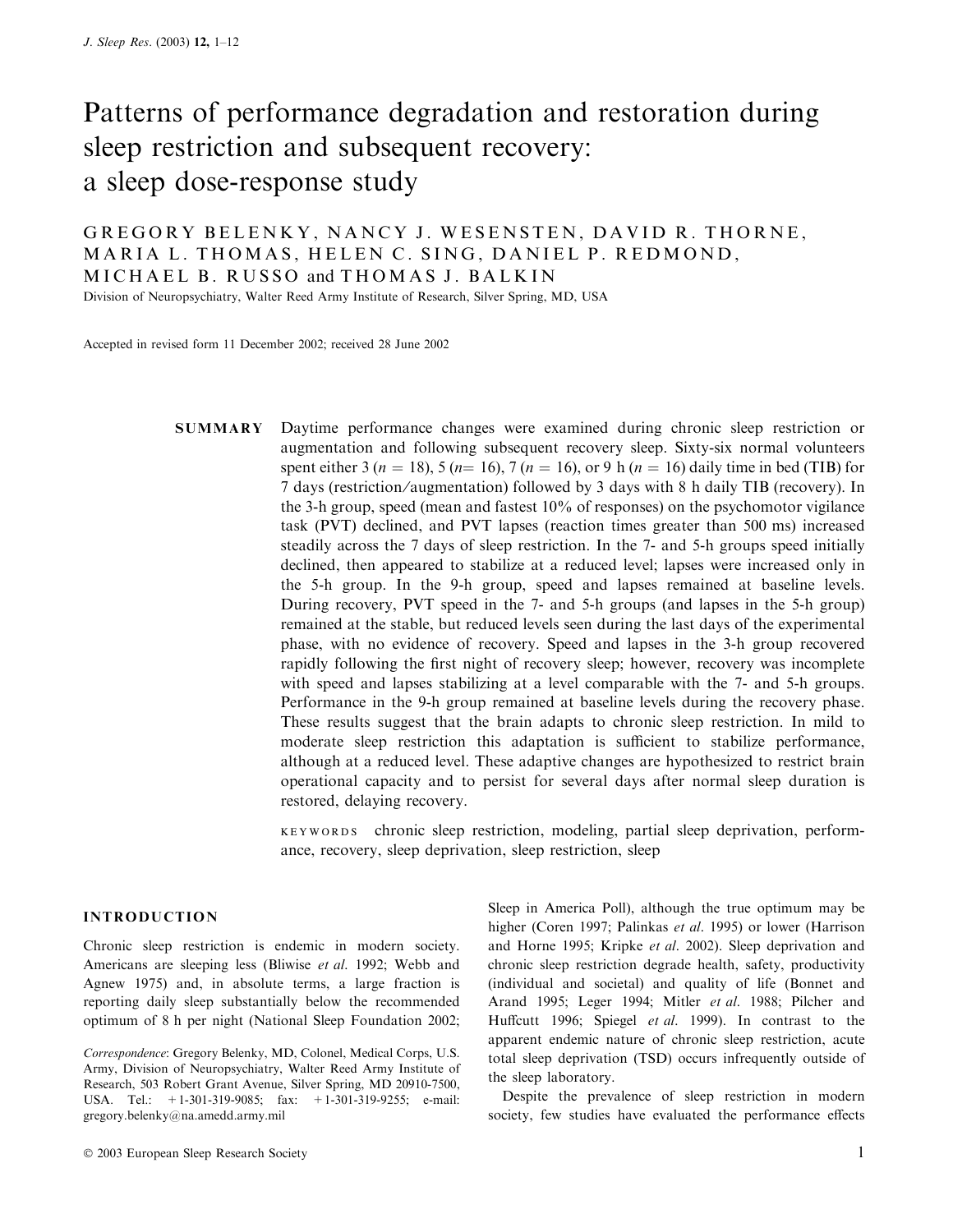of chronic sleep restriction (e.g. Carskadon and Dement 1981; Dinges et al. 1997, 1999; Friedman et al. 1977; Horne and Wilkinson 1985; Kuo et al. 1998; Mullaney et al. 1977; Webb and Agnew 1974). Most studies to determine the behavioral effects of sleep loss have used acute TSD as the experimental manipulation. TSD studies are more efficient than chronic sleep restriction studies as the former produce larger behavioral decrements over a shorter period of time. Because of the paucity of well-controlled sleep restriction studies, findings from acute TSD studies, and specifically findings with respect to the accumulation and discharge of pressure for electroencephalographic (EEG) slow wave activity, have generally been used in the development of mathematical models to predict performance on the basis of prior sleep–wake history (Achermann et al. 1993; Akerstedt and Folkard 1995, 1996, 1997; Borbely 1982; Borbely et al. 1989; Folkard and Akerstedt 1991; Jewett and Kronauer 1999; Jewett et al. 1999). These models, both in terms of degradation and recovery functions, are anchored at the extremes of normal sleep on the one hand and TSD on the other with little objective data on what goes on in between (i.e. during restricted sleep). In sum, little is known about the effect of chronic sleep restriction on objectively measured alertness and performance and on the time course of subsequent recovery.

The purpose of the present study was to empirically determine the effects of several levels of restricted and one level of augmented sleep over seven consecutive days on objective and subjective alertness and objective performance, and to determine the extent to which 3 days of subsequent recovery sleep restored performance and alertness to baseline levels – a sleep dose–response study.

The data reported here are a subset of data collected in a larger study analysed and published as a US Department of Transportation Report (Balkin et al. 2000). In the present paper we report findings for psychomotor vigilance task performance (PVT), sleep latency, and subjective sleepiness. Of the measures taken in the larger study, the PVT was chosen for this paper because it was the most sensitive to the effects of sleep restriction and was the least subject to learning effects (Balkin et al. 2000).

# METHODS

#### **Subjects**

Sixty-six volunteers (16 women, age  $24-55$ , mean  $= 43$  years; and 50 men, age  $24-62$ , mean = 37 years) participated. All subjects held valid Commercial Motor Vehicle (CMV) drivers' licenses. Subjects were in good general health as determined by medical history and medical examination and were free of neurological diseases, psychiatric disorders, sleep disorders, and drug or alcohol addiction. They did not use nicotine in any form and reported consuming no more than 300–400 mg caffeine per day. Subjects were medication-free (including over-the-counter medications) beginning 48 h prior to the study, with the exception that female subjects could continue birth control medications.

# Design

Volunteers spent 14 days in-residence in the laboratory  $(Fig. 1)$ ; a 'day' is defined as the time from the beginning of one scheduled sleep period to the beginning of the next. The first 3 days (T1, T2 and B) were adaptation and training (T1 and T2) and baseline (B) and subjects were required to be in bed from 23:00 to 07:00 h [8 h required time in bed (TIB)]. On the third day (B), baseline measures were taken. Beginning on the fourth day and continuing for a total of 7 days (E1–E7) subjects were in one of four sleep conditions [9 h required TIB  $(22:00-07:00 \text{ h})$ , 7 h required TIB  $(24:00-07:00 \text{ h})$ , 5 h required TIB (02:00–07:00 h), or 3 h required TIB (04:00– 07:00 h)], effectively one sleep augmentation condition, and three sleep restriction conditions. The purpose of these conditions was to produce differing levels of sleep restriction ⁄ augmentation relative to the adaptation and training and baseline days. Beginning on the eleventh day and continuing for a total of 3 days (R1–R3) subjects were again required to be in bed from 23:00 to 07:00 h (8 h required TIB). These last 3 days constituted recovery. Subjects obtained a final night of 8 h TIB prior to release from the study; however, no testing occurred following this fourth night of recovery sleep. Throughout all phases of the study, lights on for all subjects was 07:00 h. Subjects were not permitted any other time in bed



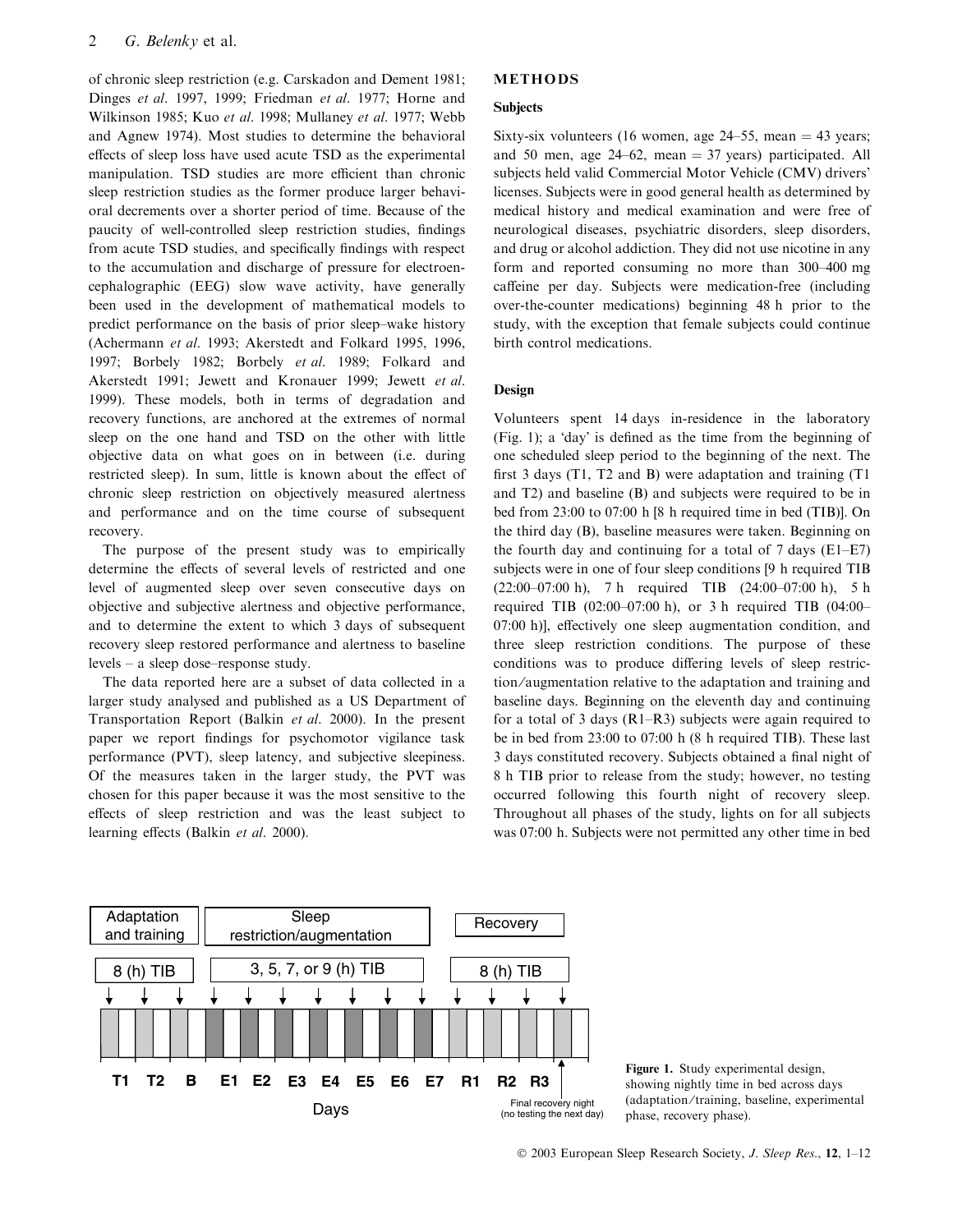or opportunity for sleep except as required by the periodic sleep latency tests (described below).

#### Test instruments and measures

#### Psychomotor vigilance test

The PVT measures simple reaction time to a visual stimulus, presented approximately 10 times ⁄ minute (interstimulus interval varied from 2 to 10 s in 2-s increments) for 10 min and implemented in a thumb-operated, hand-held device (Dinges and Powell 1985). Subjects attended to the LED timer display on the device and pressed the response button with the preferred thumb as quickly as possible after the appearance of the visual stimulus. The visual stimulus was the LED timer turning on and incrementing from 0 at 1-ms intervals. In response to the subject's button press, the LED timer display stopped incrementing and displayed the subject's response latency for 0.5 s, providing trial-by-trial performance feedback. At the end of this 0.5-s interval the display turned off for the remainder of the foreperiod preceding the next stimulus. Foreperiods varied randomly from 2 to 10 s. Dependent measures, averaged or summed across the 10-min PVT session, included mean speed (reciprocal of average response latency), number of lapses (lapse  $=$  response latency exceeding 500 ms), and mean speed for the fastest 10% of all responses.

# Polysomnography

Polysomnographic (PSG) measures [EEG (C3 and C4); EOG (outer canthi of each eye), EMG (mental/submental)], and EKG (from just below left and right clavicle) were recorded continuously throughout the study using Medilog 9000-II magnetic cassette recorders (Oxford Instruments, Largo, FL, USA). Raw data were digitized, and both night-time sleep and sleep latency tests (described below) were scored in accordance with Rechtschaffen and Kales (1968) criteria using Eclipse software (Stellate Systems, Westmont, Quebec, Canada).

# Night-time sleep

Six technicians, whose inter-rater reliabilities were at least 85% compared with the scoring of a diplomate of the American Board of Sleep Medicine (TJB), scored night-time sleep periods (defined as lights out to lights on). Dependent measures included minutes of individual sleep stages [1, 2, slow wave sleep (SWS) and REM] and minutes of total sleep time (TST) (sum of minutes spent in all sleep stages).

# Sleep latency test

Subjects were placed in bed in a quiet, darkened room and instructed to close their eyes and not resist the urge to fall asleep. Staff monitored PSG signals from outside of the bedroom using Oxford Mentor systems. To decrease the likelihood of premature test termination during ambiguous

stage 1, the sleep latency test (SLT) was terminated immediately after the onset of stage 2 sleep (or after 20 min without sleep onset) by a staff member opening the bedroom door, turning on the lights, and announcing that the test was over. As stage 1 sleep does not appear to confer recuperative benefit in otherwise normal, healthy adults (Wesensten et al. 1999), the potential accumulation of up to 40 min stage 1 sleep daily (20 min per  $SLT \times 2 SLTs$  per day) was not expected to affect performance. SLT schedules were staggered by 25 min for subject roommates, so that each could be tested in the bedrooms individually. For purposes of analyses, sleep latency was re-scored off-line from lights out to the first 30 s of stage 1 sleep.

#### Subjective alertness/sleepiness

The Stanford Sleepiness Scale (SSS; Hoddes et al. 1973) assessed subjective sleepiness on a single-item scale ranging from 1 ('feeling active and vital; alert; wide awake') to 7 (!almost in reverie; sleep onset soon; losing struggle to remain awake'). The dependent measure was the subject's sleepiness rating.

## Procedure

Subjects reported to the Division of Neuropsychiatry, Walter Reed Army Institute of Research at 10:00 h on the day prior to T1. After being provided with verbal and written descriptions of study procedures and rules, subjects were individually informed of the sleep schedule to which their group (of two to four subjects) was being assigned and electrodes for ambulatory PSG (Oxford Medilog 9200-II), including EOG, EMG, C3, C4, O1, O2, and EKG were applied. Subjects then underwent training on the various performance tasks. At 18:00 h, they were transported to the Johns Hopkins Bayview General Clinical Research Center (GCRC, Baltimore, MD, USA) where they resided until the end of the study. Throughout the study, meals were served at 08:30, 12:30, and 17:30 h, with snacks and beverages available ad libitum between performance tests. Vital signs (blood pressure, pulse, and tympanic temperature) were recorded periodically for purposes of checking general health status. Subjects did not use ⁄ consume nicotine or caffeine-containing products during the study; random urine drug screens verified compliance. Use of medications during the study (e.g. acetaminophen for headache) was allowed at the discretion of the attending physician. For all women enrolled in the study, serum pregnancy tests performed at the beginning of the study were negative.

Same-sex subject pairs were assigned to share 2-person hospital-style bedrooms. T1 and T2 were devoted to training on the performance tests and familiarization with study procedures. Baseline testing commenced on the morning of the third day (B) and testing continued for the duration of the study (E1–E7, R1–R3). On the morning of R4 electrodes were removed shortly after awakening, and subjects were debriefed and released from the study. No testing occurred on R4.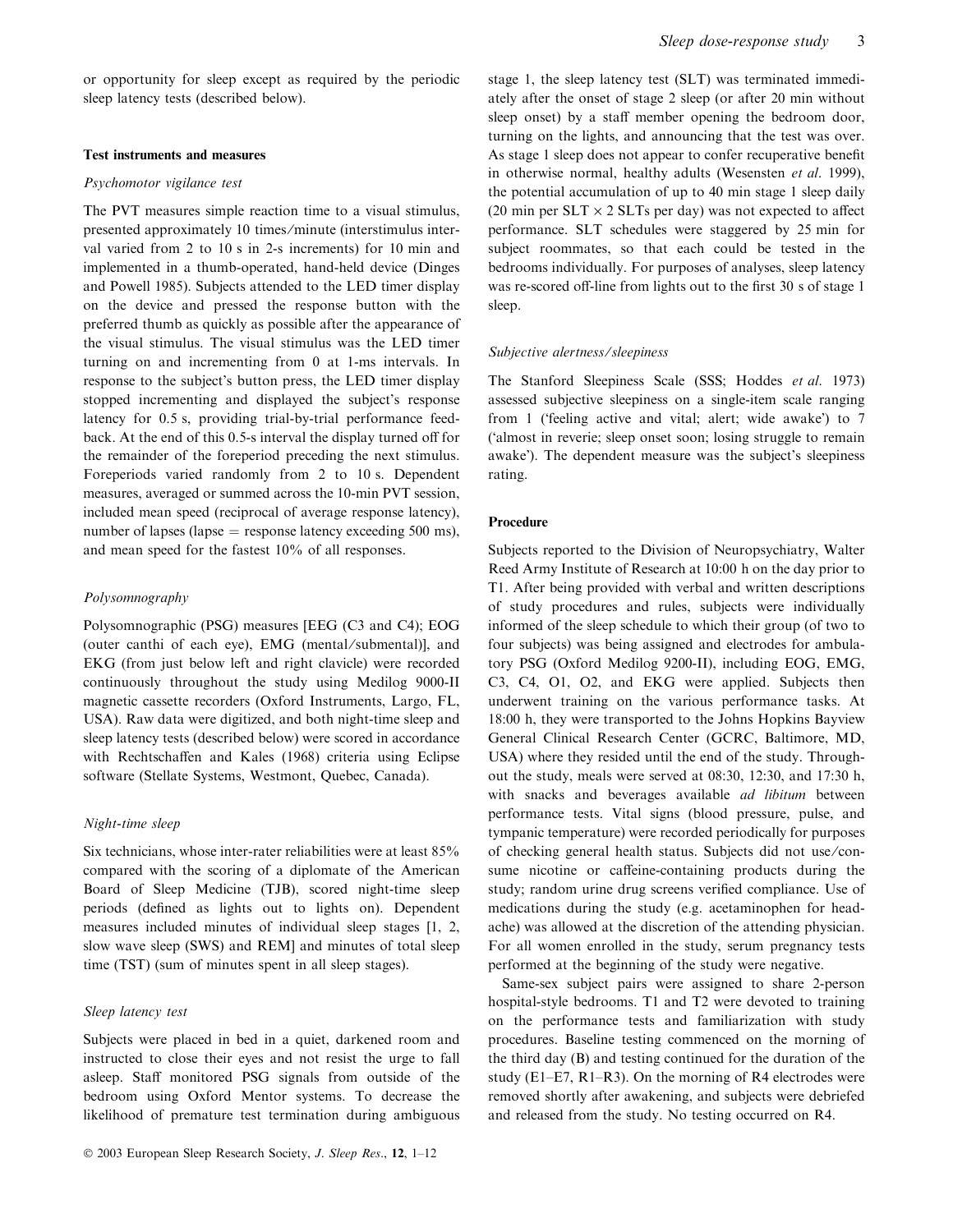# Test schedule

The PVT and SSS were administered together as a battery four times per day (09:00, 12:00, 15:00, and 21:00 h); the battery included other tests not reported here (see Balkin et al. 2000). The sleep latency test was administered at 09:40 and 15:30 h for all groups.

Subjects in the 3- and 5-h TIB groups performed an additional battery at 00:00 h and 02:00 h to occupy their additional time awake. The PVT and SSS were administered in this battery; however, as data from the 00:00 and 02:00 h sessions were not common to all TIB groups, these data were not included in the statistical analyses reported below.

#### Statistical analyses

The PVT, SLT, and SSS data were analysed using a mixed analysis of variance (anova) for TIB group (3-, 5-, 7-, or 9-h), day (B, E1, E2, E3, E4, E5, E6, E7, R1, R2, and R3), and time of day [09:00, 12:00, 15:00, and 21:00 h for PVT and SSS; 09:30 and 15:40 h for multiple sleep latency test (MSLT)] with repeated measures on the latter two factors. The time of day factor was included to help determine whether sleep group-specific changes across days were mediated by phase shifts in the circadian rhythm of performance, and to help determine whether sleep restriction effects were primarily manifested at particular times of day. These possibilities would be suggested by a three-way Sleep Group  $\times$  Day  $\times$  Time of Day interaction. Therefore, in results reported below, only significant three-way interactions are reported (two-way interactions and main effects for time of day are not reported). Night-time sleep data were analysed using a two-way mixed anova for TIB group and day, with repeated measures on the day factor. Procedures outlined by Kirk (1995) were followed for interpretation of interactions – first, simple main effects analyses were applied to all significant Sleep Group–Day interactions (i.e. simple main effects of day separately for each sleep group, and simple main effects of sleep group separately for each day). Next, post hoc comparisons (Tukey's Honestly Significant Difference procedure or ' $HSD'$  – Kirk 1995) were conducted for each significant simple main effect to specify differences among mean values. Greenhouse–Geisser corrections (Kirk 1995) were applied to all repeated measures effects. Unless otherwise noted, a significance level of  $P \le 0.05$  was used for all statistical analyses.

# RESULTS

Due to technical difficulties, one or more sessions of PVT performance data were lost for some subjects from each sleep group. The final  $n$  for each sleep group and demographic data are reported in Table 1. Neither the distribution of females and males (chi-square analyses) nor the mean age (one-way analyses of variance) differed among TIB groups (both analyses  $P > 0.05$ ).

Table 1 Demographic data for each time in bed (TIB) group

| TIB group        | No. of females/<br>mean age (year) | No. of males/<br>mean age (year) |  |
|------------------|------------------------------------|----------------------------------|--|
| 3 h ( $n = 13$ ) | 5/39.2                             | 8/39.6                           |  |
| 5 h $(n = 13)$   | 2/45.5                             | 11/32.5                          |  |
| 7 h ( $n = 14$ ) | 4/43.8                             | 10/38.6                          |  |
| 9 h ( $n = 16$ ) | 4/47.0                             | 12/37.4                          |  |

## Night-time sleep

#### Total sleep time

Figure 2 shows mean TST (TST  $=$  sum of stages 1, 2, SWS and REM) for each group across B, E1–E7, and R1–R3. TST increased significantly in the 9-h group and decreased significantly in the 3-, 5- and 7-h groups across the sleep restriction/augmentation phase (E1–E7) compared with baseline  $(B)$ (group,  $F_{3,61} = 486.53$ ,  $P = 0.0000$ ; night,  $F_{10,610} = 281.10$ ,  $P = 0.0000$ ; Group × Night,  $F_{(30, 610)} = 141.83$ ,  $P = 0.0000$ ). Average TST over the 7 days of sleep restriction ⁄ augmentation were 7.93 h for the 9-h TIB group, 6.28 h for the 7-h TIB group, 4.66 h for the 5-h TIB group, and 2.87 h for the 3-h TIB group.

Table 2 lists F-values and corresponding Tukey HSD comparisons for group and day simple effects. TST significantly differed among all TIB groups on nights E1–E7 but not on B or R1–R3. Within each TIB group, nightly sleep amounts did not change across E1–E7. For all groups, TST amounts appeared to return to baseline values during recovery, i.e. B was not different from R1–R3 for any group.

#### Sleep stages

Amounts of stage 1, 2 and REM sleep changed in a dosedependent fashion during the experimental phase (E1–E7); stages 1, 2, and REM significantly decreased in the 3- and 5-h TIB groups while stages REM and 1 significantly increased in the 9-h TIB group (group simple effects,  $P \leq 0.05$ ). Amounts of stages 1 and 2 also decreased in the 7-h TIB group, albeit non-significantly ( $P > 0.05$ ). Sleep stage amounts returned to baseline values during recovery for all groups (B not different from R1–R3; Tukey HSD,  $P > 0.05$ ). There were no group differences on B or R1–R3 (group simple effects,  $P > 0.05$ ). The SWS amounts failed to vary significantly across experimental days as a function of TIB group ( $P > 0.05$ ).

#### Psychomotor vigilance test

#### Mean speed

Figure 3 shows mean PVT response speed {[1 ⁄ mean reaction time  $(RT) \times 1000$  as a function of TIB group and day (collapsed across time of day), and Table 3 lists F-values and corresponding Tukey HSD comparisons for TIB group and day simple effects. Table 4 lists standard deviations for mean speed as a function of day and TIB group. Response speed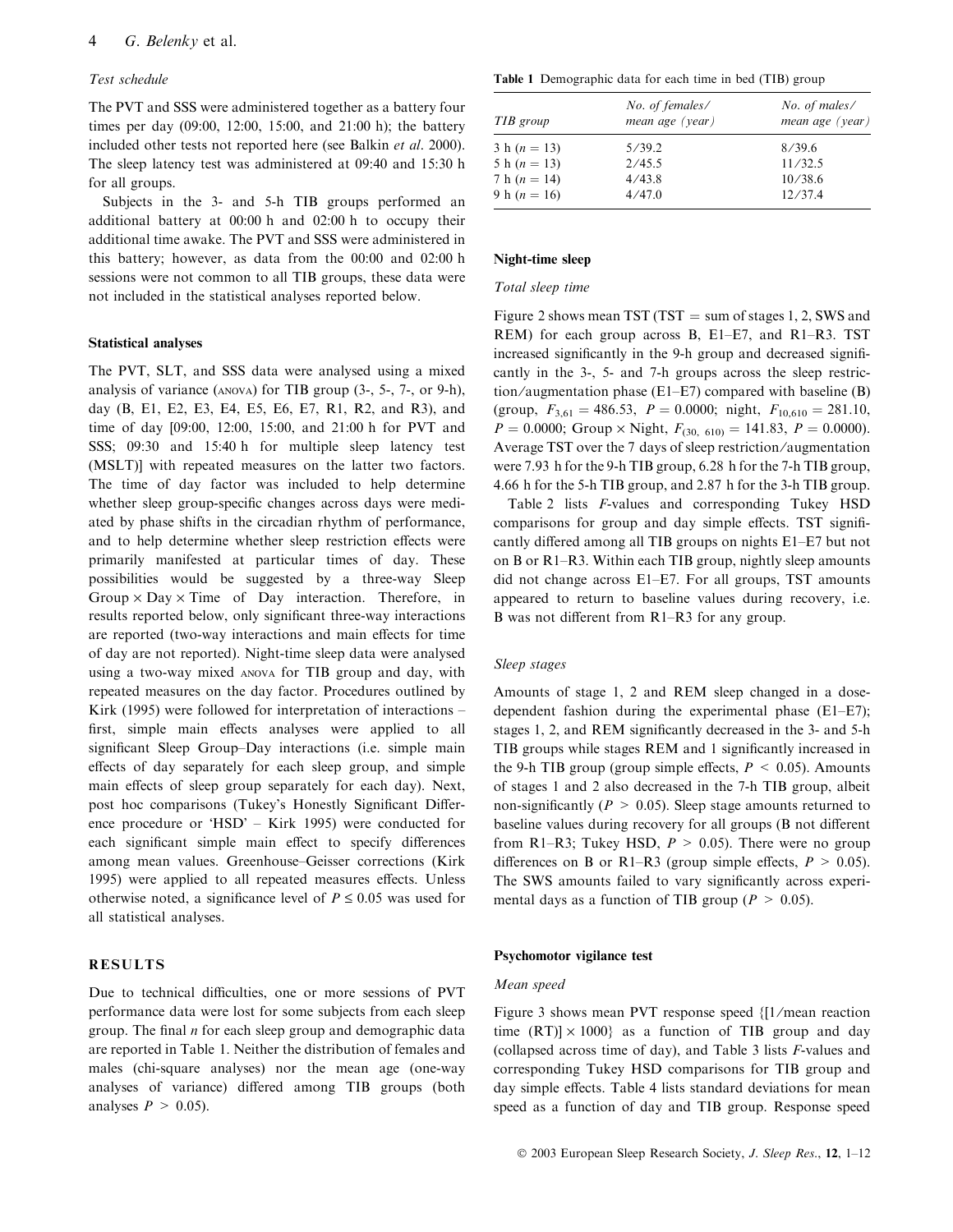

Figure 2. Mean total daily sleep durations in minutes (and hours – right-hand ordinate) as a function of time in bed group. Error bars (standard error of the mean) are included but are obscured by data points.

Table 2 Analyses of variance results of simple effects (TIB group, day) for total sleep time (TST). (a) Simple effects of TIB group for each day, (b) Simple effects of day for each TIB group

| $\left(a\right)$ |         |                      |              |                  |               |
|------------------|---------|----------------------|--------------|------------------|---------------|
| Day              | F       | $DF_{num}$           | $DF_{denom}$ | $\boldsymbol{P}$ | HSD value     |
| B                | 1.07    | 3                    | 61           | 0.3675           | $\frac{1}{2}$ |
| E1               | 826.44  | 3                    | 61           | 0.0000           | 18.32         |
| E2               | 2239.87 | 3                    | 61           | 0.0000           | 11.35         |
| E <sub>3</sub>   | 523.54  | 3                    | 61           | 0.0000           | 22.50         |
| E4               | 691.37  | 3                    | 61           | 0.0000           | 20.05         |
| E <sub>5</sub>   | 537.50  | 3                    | 61           | 0.0000           | 22.00         |
| E <sub>6</sub>   | 829.63  | 3                    | 61           | 0.0000           | 17.87         |
| E7               | 434.82  | 3                    | 61           | 0.0000           | 24.07         |
| R1               | 0.84    | 3                    | 61           | 0.4766           | $\frac{1}{2}$ |
| R <sub>2</sub>   | 0.55    | 3                    | 61           | 0.6506           | $\frac{1}{2}$ |
| R <sub>3</sub>   | 2.22    | 3                    | 61           | 0.0944           | $\frac{1}{2}$ |
| (b)              |         |                      |              |                  |               |
| TIB group        | F       | $\mathcal{D}F_{num}$ | $DF_{denom}$ | $\boldsymbol{P}$ | HSD value     |
| 3 <sub>h</sub>   | 566.72  | 10                   | 610          | 0.0000           | 24.30         |
| 5 h              | 143.19  | 10                   | 610          | 0.0000           | 25.77         |
| 7 <sub>h</sub>   | 12.60   | 10                   | 610          | 0.0000           | 26.62         |
| 9 h              | 20.80   | 10                   | 610          | 0.0000           | 25.77         |

TIB, time in bed; TST, total sleep time, HSD, honestly significant difference.

\*HSD values are not applicable to non-significant simple effects.

decreased across experimental days in a TIB dose-dependent manner for the 3-, 5-, and 7-h TIB groups (group  $F_{3,52} = 5.72$ ,  $P = 0.0018$ ; day  $F_{10,520} = 19.01$ ,  $P = 0.0000$ ); Group  $\times$  Day  $F_{30,520} = 6.64$ ,  $P = 0.0000$ ; simple effects for day at each group are given in Table 3. Speed for the 9-h TIB group did not vary across days. For the 3-h TIB group, speed on days E2 through E7 was lower than B; within the experimental phase, E3–E7 were lower than E1 and E2; E6 was lower than E1–E3; and E7 was lower than E1–E5. Speed increased significantly in

the 3-h TIB group from E7 to R1, but no further speed increases were evident during recovery (R1 not different from R2 and R3); and speed failed to recover to baseline levels in the 3-h TIB group ( $R1-R3 < B$ ). For the 5-h TIB group, speed was significantly impaired on E3–E7 compared with B; within the experimental phase E5–E7 were significantly lower than E1 and E2. Although speed appeared to increase from E7 to recovery days, the difference was not significant (E7 not different from R1–R3). Speed in the 5-h TIB group failed to recover ( $R1-R3 < B$ ). For the 7-h group, speed was lower on R2 and R3 compared with B and E1. Within days, during the experimental phase speed for the 3-h TIB group was significantly lower than speed for 9-h group on E2–E7, significantly lower than speed in the 7-h group on E3–E7, and significantly lower than speed in the 5-h group on E7. Speed for the 5-h group was significantly lower than that for the 9-h group on E5. Speed did not differ between the 7- and 9-h TIB groups during the experimental phase. During the recovery phase, speed for the 3-h TIB group was significantly lower than speed for the 9-h TIB group on R1 and R3. Speed did not differ among the 5-, 7-, and 9-h TIB groups on any recovery day.

The three-way Group  $\times$  Day  $\times$  Time of Day interaction was not significant ( $P = 0.1018$ ).

#### Number of lapses

Figure 4 shows mean number of lapses across days as a function of TIB group, and Table 5 lists F-values and corresponding Tukey HSD comparisons for TIB group and day simple effects. Lapses increased across the experimental phase in the 3- and 5-h groups but not in the 7- and 9-h groups (group  $F_{3,52} = 7.29$ ,  $P = 0.0004$ ; day  $F_{10,520} = 15.84$ ,  $P = 0.0000$ ; Group  $\times$  Day  $F_{30,520} = 6.90$ ,  $P = 0.0000$ ). For the 3-h group, more lapses occurred on E3–E7 compared with B; on E3–E7 compared with E1 and E2; on E5–E7 compared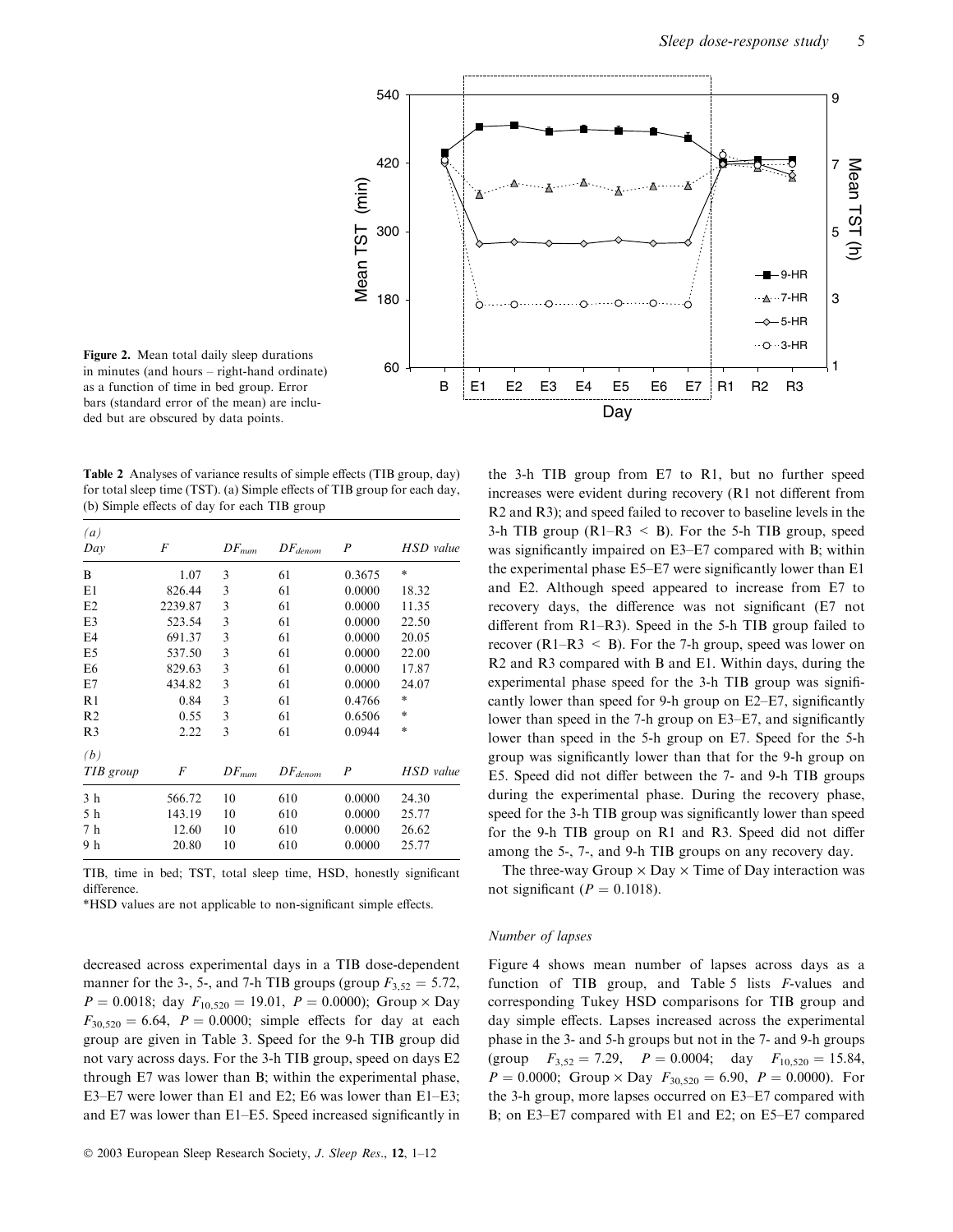

speed (and standard error) across days as a function of time in bed group.

Table 3 Analyses of variance results of simple effects (TIB group, day) for PVT mean speed. (a) Simple effects of TIB group for each day, (b) Simple effects of day for each TIB group

| $\left(a\right)$ |       |                      |              |                  |           |  |
|------------------|-------|----------------------|--------------|------------------|-----------|--|
| Day              | F     | $DF_{num}$           | $DF_{denom}$ | P                | HSD value |  |
| B                | 0.18  | 3                    | 52           | 0.9079           | $*$       |  |
| E1               | 1.87  | 3                    | 52           | 0.1457           | $*$       |  |
| E2               | 2.95  | 3                    | 52           | 0.0412           | 0.5909    |  |
| E3               | 6.05  | 3                    | 52           | 0.0013           | 0.7127    |  |
| E4               | 6.95  | 3                    | 52           | 0.0005           | 0.7634    |  |
| E <sub>5</sub>   | 8.89  | 3                    | 52           | 0.0001           | 0.7417    |  |
| E <sub>6</sub>   | 9.77  | 3                    | 52           | 0.0000           | 0.7633    |  |
| E7               | 14.20 | 3                    | 52           | 0.0000           | 0.7524    |  |
| R1               | 3.74  | 3                    | 52           | 0.0165           | 0.7216    |  |
| R <sub>2</sub>   | 2.62  | 3                    | 52           | 0.0602           | 0.7790    |  |
| R <sub>3</sub>   | 3.15  | 3                    | 52           | 0.0325           | 0.8091    |  |
| (b)              |       |                      |              |                  |           |  |
| TIB group        | F     | $\mathcal{D}F_{num}$ | $DF_{denom}$ | $\boldsymbol{P}$ | HSD value |  |
| 3 h              | 26.11 | 10                   | 520          | 0.0000           | 0.3824    |  |
| 5 h              | 7.14  | 10                   | 520          | 0.0001           | 0.3824    |  |
| 7 h              | 3.25  | 10                   | 520          | 0.0177           | 0.3685    |  |
| 9 h              | 0.11  | 10                   | 520          | 0.9669           | $*$       |  |

TIB, time in bed; TST, total sleep time; HSD, honestly significant difference; PVT, psychomotor vigilance task.

\*HSD values are not applicable to non-significant simple effects.

with E3; and on E7 compared with E3–E5. Lapses decreased from E7 to recovery (E7  $>$  R1–R3) but failed to return to baseline levels (R1 and R3  $>$  B). For the 5-h TIB group, more lapses occurred on E6 and E7 compared with B; lapses failed to recover (R2 and R3  $>$  B). During the experimental phase more lapses occurred in the 3-h TIB group than (a) the 9-h group on E3–E7; (b) the 7-h group on E4–E7; and (c) the 5-h group on E6 and E7. Mean number of lapses did not differ among the 5-, 7- and 9-h TIB groups during the experimental

Table 4 Standard deviations of mean speed for each day and time in bed (TIB) group

| Day            | <b>TIB</b> Group |        |        |        |  |  |  |  |
|----------------|------------------|--------|--------|--------|--|--|--|--|
|                | $3-HR$           | $5-HR$ | $7-HR$ | $9-HR$ |  |  |  |  |
| B              | 0.5032           | 0.7173 | 0.5711 | 0.528  |  |  |  |  |
| E1             | 0.6972           | 0.8667 | 0.5335 | 0.5001 |  |  |  |  |
| E2             | 0.7412           | 0.8144 | 0.5275 | 0.4632 |  |  |  |  |
| E3             | 0.9471           | 0.8925 | 0.6275 | 0.5028 |  |  |  |  |
| E4             | 1.0648           | 0.9835 | 0.7213 | 0.4626 |  |  |  |  |
| E5             | 0.9543           | 1.1022 | 0.6469 | 0.4431 |  |  |  |  |
| E <sub>6</sub> | 0.9205           | 1.0715 | 0.7728 | 0.4119 |  |  |  |  |
| E7             | 1.0131           | 1.0149 | 0.7619 | 0.4723 |  |  |  |  |
| R1             | 0.8825           | 0.9543 | 0.7575 | 0.4673 |  |  |  |  |
| R <sub>2</sub> | 0.7227           | 1.0193 | 0.8799 | 0.5169 |  |  |  |  |
| R <sub>3</sub> | 0.8296           | 1.1119 | 0.8544 | 0.4492 |  |  |  |  |

phase. During the recovery phase, more lapses occurred in the 3-h TIB group compared with the 9- h group on R1. Lapses did not differ among the 5-, 7-, and 9-h TIB groups on any recovery day.

A significant three-way Group  $\times$  Day  $\times$  Time of Day interaction ( $F_{(30,520)} = 1.67$ ,  $P = 0.0235$ ) indicated that the time of day effect (more lapses at 09:00 h vs. 21:00 h) was greatest in the 3-h group, and that these time of day differences in the 3-h group increased across the experimental phase. There was no evidence that the timing of the peak or trough in number of lapses shifted across experimental days for any TIB group.

#### Mean speed – fastest  $10\%$  of responses

To verify that sleep dose-dependent effects on mean speed were not due solely to an increased number of lapses, mean speed for the fastest 10% of responses also was analysed. Figure 5 shows mean speed for the fastest 10% of response as a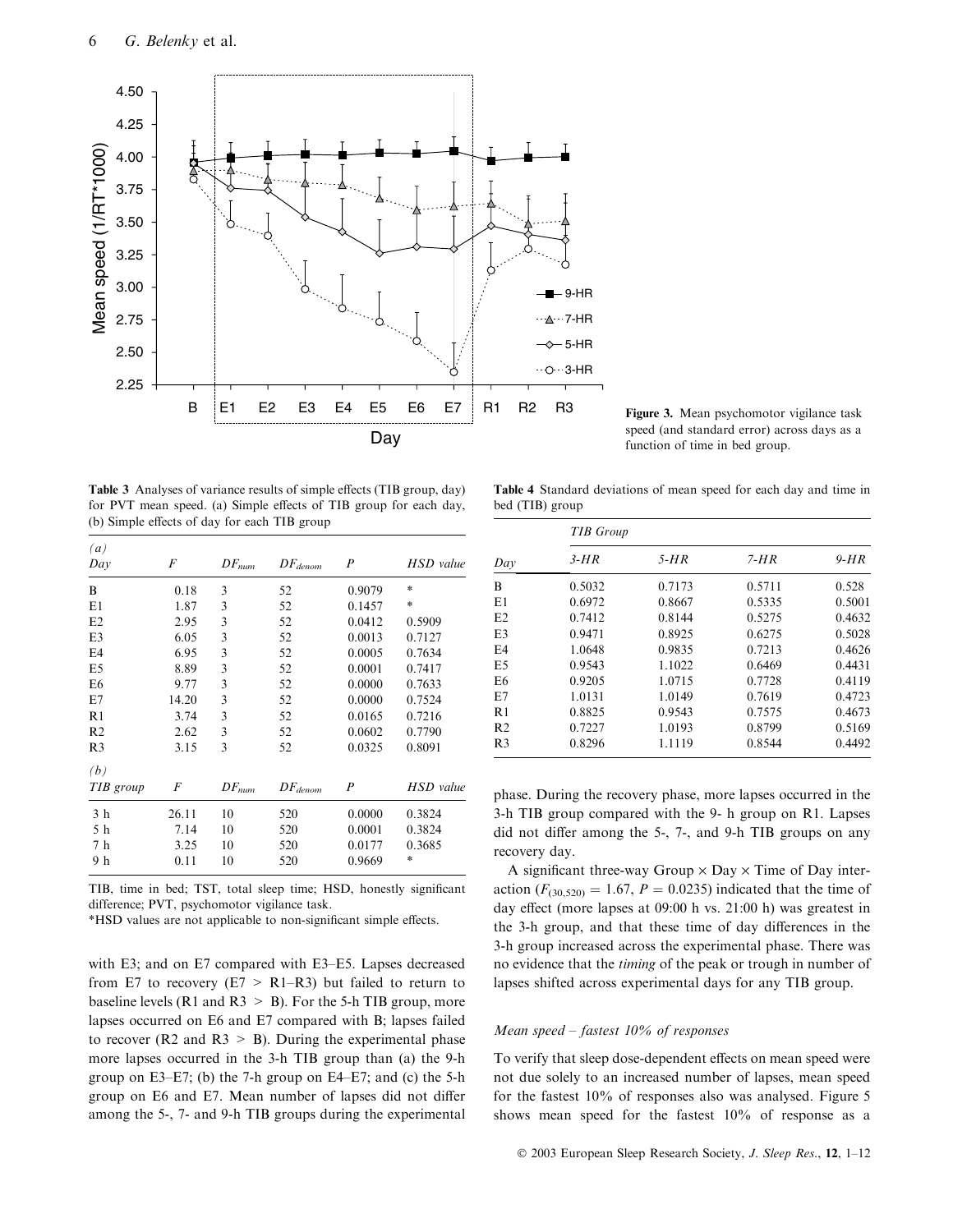

psychomotor vigilance task (and standard error) across days as a function of time in bed group.

Table 5 Analyses of variance results of simple effects (TIB group, day) for PVT number of lapses. (a) Simple effects of TIB group for each day, (b) Simple effects of day for each TIB group

| $\left(a\right)$ |       |                      |              |                  |               |  |  |
|------------------|-------|----------------------|--------------|------------------|---------------|--|--|
| Day              | F     | $\mathcal{D}F_{num}$ | $DF_{denom}$ | $\boldsymbol{P}$ | HSD value     |  |  |
| B                | 0.38  | 3                    | 52           | 0.7660           | *             |  |  |
| E1               | 1.63  | 3                    | 52           | 0.1946           | $\frac{1}{2}$ |  |  |
| E2               | 2.93  | 3                    | 52           | 0.0421           | 4.3497        |  |  |
| E <sub>3</sub>   | 6.55  | 3                    | 52           | 0.0008           | 5.9189        |  |  |
| E4               | 7.75  | 3                    | 52           | 0.0002           | 6.3229        |  |  |
| E <sub>5</sub>   | 11.22 | 3                    | 52           | 0.0000           | 6.0335        |  |  |
| E <sub>6</sub>   | 10.08 | 3                    | 52           | 0.0000           | 7.2513        |  |  |
| E7               | 16.71 | 3                    | 52           | 0.0000           | 6.6998        |  |  |
| R1               | 3.58  | 3                    | 52           | 0.0198           | 5.6057        |  |  |
| R <sub>2</sub>   | 2.42  | 3                    | 52           | 0.0767           | $\frac{1}{2}$ |  |  |
| R <sub>3</sub>   | 3.09  | 3                    | 52           | 0.0350           | 6.7452        |  |  |
| (b)              |       |                      |              |                  |               |  |  |
| TIB group        | F     | $DF_{num}$           | $DF_{denom}$ | $\boldsymbol{P}$ | HSD value     |  |  |
| 3 <sub>h</sub>   | 29.69 | 10                   | 520          | 0.0000           | 3.9439        |  |  |
| 5 h              | 3.69  | 10                   | 520          | 0.0051           | 3.9439        |  |  |
| 7 <sub>h</sub>   | 1.21  | 10                   | 520          | 0.3082           | *             |  |  |
| 9 h              | 0.05  | 10                   | 520          | 0.9972           | *             |  |  |

TIB, time in bed; HSD, honestly significant difference; PVT, psychomotor vigilance task.

\*HSD values are not applicable to non-significant simple effects.

function of TIB group and day (collapsed across time of day), and Table 6 lists results of the anova. The pattern for the fastest 10% of responses was similar to that found for mean speed: response speed decreased across experimental days in a TIB dose-dependent manner for the 3- and 5-h TIB groups but not for the 7- or 9-h groups. For the 3-h TIB group, speed on days E3–E7 was lower than on B; for the 5-h TIB group, speed

on days E2–E7 was lower than on B. For both the 3- and 5-h TIB groups, speed increased non-significantly from E7 to R1; speed among days R1–R3 did not differ, and speed on all recovery days was lower than baseline  $(R1-R3 \leq B)$ . During the experimental phase, speed for the 3-h TIB group was significantly lower than speed for the 7 and 9-h TIB groups on E3–E7; but mean speed did not differ among the 5-, 7-, and 9-h TIB groups during the experimental phase. During the recovery phase, although mean speed for the 3-h TIB group appeared to remain lower than that of the 9-h TIB group, these differences were not significant. Mean speed did not differ among the 5-, 7-, and 9-h TIB groups on any recovery day.

### Objective and subjective sleepiness

Figure 6 shows latency to the first 30 s of stage 1 sleep from the SLT, and Fig. 7 shows sleepiness ratings from the SSS across days as a function of TIB group (means collapsed across time of day).

#### Daytime sleep latency

On the baseline day (B), average sleep latency was 6.3 min  $\pm$  0.64 SEM across all groups. Mean sleep latency did not differ between TIB groups on Baseline (TIB group simple effect,  $P > 0.05$ ). Latency decreased across experimental days for the 3- and 5-h TIB groups, but not for the 7 and 9-h TIB groups (group  $F_{3,50} = 7.61$ ,  $P = 0.0003$ ; day  $F_{(10,500)} = 4.29$ ,  $P = 0.0002$ ; Group × Day:  $F_{(300,500)} = 2.31$ ,  $P = 0.0014$ ; day simple effects: 3-h,  $F_{(10, 500)} = 4.29$ ,  $P = 0.0002$ ; 5-h,  $F_{(10,500)} = 4.29$ ,  $P = 0.0002$ ;  $P > 0.05$  for 7and 9-h TIB groups). For the 3-h TIB group, latency on E5 was significantly shorter than B (Tukey HSD = 3.65,  $P < 0.05$ ).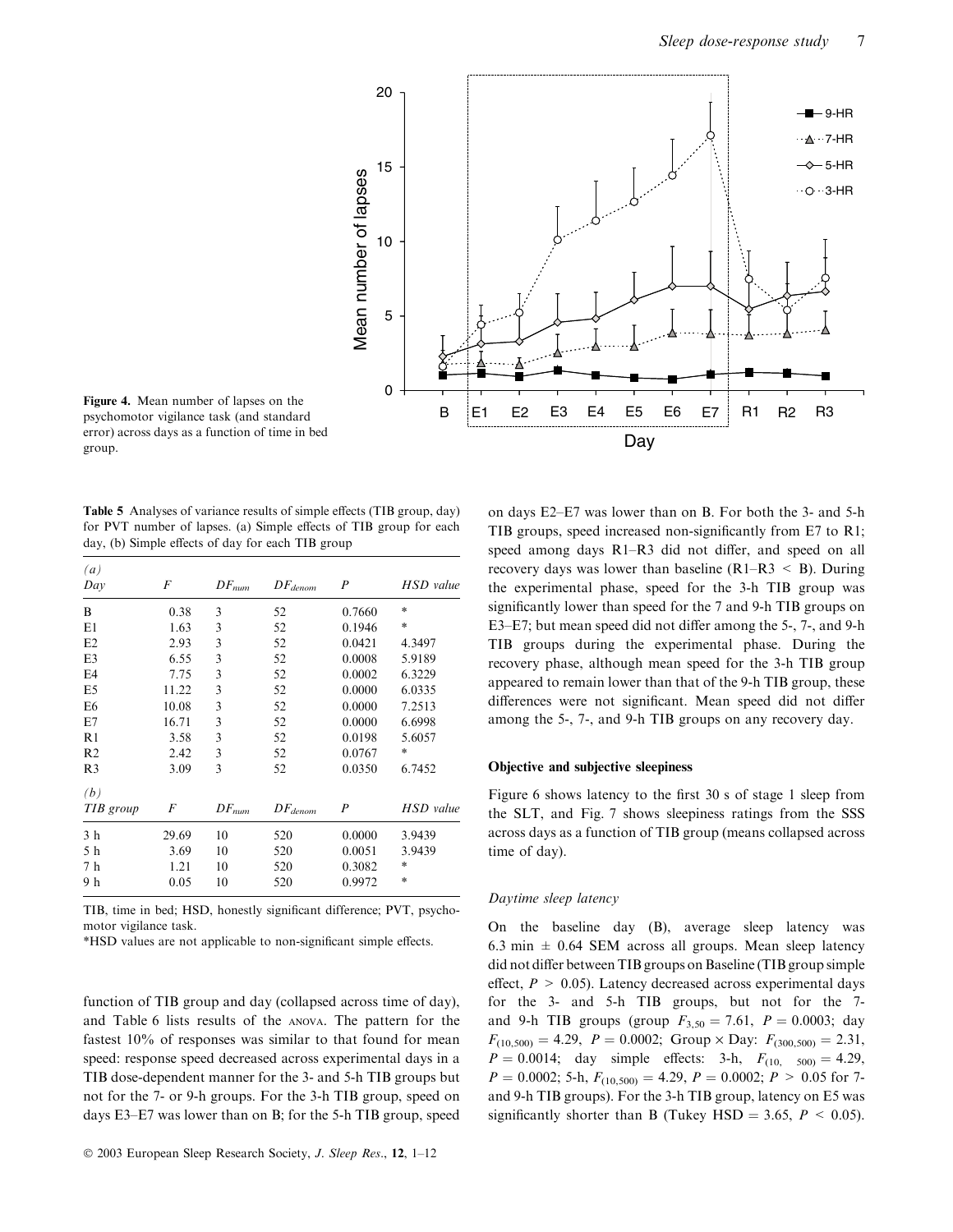

Figure 5. Mean psychomotor vigilance task speed for the fastest 10% of responses (and standard error) across days as a function of TIB group.

Table 6 Analyses of variance results for PVT mean fastest 10% of responses. (a) Main effects and interactions, (b) Simple effects of TIB group at each day, (c) Simple effects of day for each TIB group

| (a)                   |       |            |              |                  |                  |
|-----------------------|-------|------------|--------------|------------------|------------------|
| Effect                | F     | $DF_{num}$ | $DF_{denom}$ | $\boldsymbol{P}$ |                  |
| TIB Group(G)          | 4.57  | 3          | 52           | 0.0065           |                  |
| Day (D)               | 11.81 | 10         | 520          | 0.0000           |                  |
| Time of day (T)       | 9.48  | 3          | 156          | 0.0001           |                  |
| $G \times D$          | 2.75  | 30         | 520          | 0.0004           |                  |
| $G \times T$          | 0.55  | 9          | 156          | 0.7799           |                  |
| $D \times T$          | 0.98  | 30         | 1560         | 0.4767           |                  |
| $G \times D \times T$ | 0.87  | 90         | 1560         | 0.7077           |                  |
| (b)                   |       |            |              |                  |                  |
| Day                   | F     | $DF_{num}$ | $DF_{denom}$ | $\boldsymbol{P}$ | <b>HSD</b> value |
| B                     | 1.20  | 3          | 52           | 0.3185           | $*$              |
| E1                    | 2.12  | 3          | 52           | 0.1089           | $*$              |
| E2                    | 2.32  | 3          | 52           | 0.0857           | $*$              |
| E <sub>3</sub>        | 5.03  | 3          | 52           | 0.0039           | 0.4828           |
| E <sub>4</sub>        | 6.25  | 3          | 52           | 0.0011           | 0.4942           |
| E <sub>5</sub>        | 5.86  | 3          | 52           | 0.0016           | 0.4439           |
| E <sub>6</sub>        | 6.98  | 3          | 52           | 0.0005           | 0.4702           |
| E7                    | 9.47  | 3          | 52           | 0.0000           | 0.4399           |
| R <sub>1</sub>        | 2.61  | 3          | 52           | 0.0609           | 0.4668           |
| R <sub>2</sub>        | 2.91  | 3          | 52           | 0.0431           | 0.4818           |
| R <sub>3</sub>        | 3.01  | 3          | 52           | 0.0383           | 0.5291           |
| (c)                   |       |            |              |                  |                  |
| TIB group             | F     | $DF_{num}$ | $DF_{denom}$ | $\boldsymbol{P}$ | <b>HSD</b> value |
| 3 <sub>h</sub>        | 9.93  | 10         | 520          | 0.0000           | 0.2546           |
| 5 h                   | 6.72  | 10         | 520          | 0.0000           | 0.2546           |
| 7 h                   | 1.88  | 10         | 520          | 0.0924           | $\ast$           |
| 9 h                   | 0.33  | 10         | 520          | 0.9070           | *                |
|                       |       |            |              |                  |                  |

TIB, time in bed; HSD, honestly significant difference, PVT, psychomotor vigilance task.

\*HSD values are not applicable to non-significant simple effects.

Although latency appeared to increase from the experimental to the recovery phase in the 3-h group, differences between experimental and recovery days were not significant (Tukey HSD,  $P > 0.05$ ); also, although it appeared that sleep latencies failed to recover to baseline levels, R1–R3 were not significantly different from B (Tukey HSD,  $P > 0.05$ ). Significant time  $(F_{1,50} = 23.03, P = 0.0000)$  and Group  $\times$  Time  $(F_{3,50} = 9.3, P = 0.0000)$  $P = 0.0000$ ) effects indicated dose-ordered differences in sleep latency  $(9 - 5$   $> 5 - 5$   $> 3-h$ ) in the morning but no sleep latency differences in the afternoon.

#### Stanford sleepiness scale

Sleepiness ratings increased significantly during the experimental phase in the 3-h group but did not change in the 5-, 7-, and 9-h groups (group  $F_{3,56} = 3.05$ ,  $P = 0.0359$ ; day  $F_{(10,560)} = 6.58$ ,  $P = 0.0000$ ; Group × Day:  $F_{(30, 560)} = 4.42$ ,  $P = 0.0000$ ; day simple effect for 3-h,  $F_{(10,560)} = 18.28$ ,  $P = 0.0000$ ; day simple effects for 5-, 7-, and 9-h groups,  $P > 0.05$ ). For the 3-h group, sleepiness ratings on E2–E7 were significantly higher than B, and E5–E6 were higher than E1 (Tukey HSD = 0.44,  $P < 0.05$ ). Sleepiness ratings decreased significantly from experimental to recovery days (R1–R3  $\leq$  E2–E7; Tukey HSD  $P \leq 0.05$ ) and returned to baseline during the latter (R1–R3 not different from B; Tukey HSD  $P > 0.05$ ). Within days, sleepiness ratings for the 3-h group were significantly higher than other TIB groups as follows: E2 ( $F_{3,56} = 4.54, P = 0.0064$ ),  $3 > 9$ ; E3 ( $F_{3,56} = 4.28$ ,  $P = 0.0086$ ,  $3 > 7$ , 9; E4 ( $F_{3,56} = 2.79$ ,  $P = 0.0488$ ), Tukey HSD, NS; E5 ( $F_{3,56} = 6.01$ ,  $P = 0.0013$ ) and E6 ( $F_{3,56} = 5.46$ ,  $P = 0.0023$ ,  $3 > 7$ , 9; and E7 ( $F_{3,56} = 3.97$ ,  $P = 0.0123$ ),  $3 > 7$ . No differences among TIB groups were found on B, E1, and R1–R3 (group simple effects,  $P > 0.05$ ).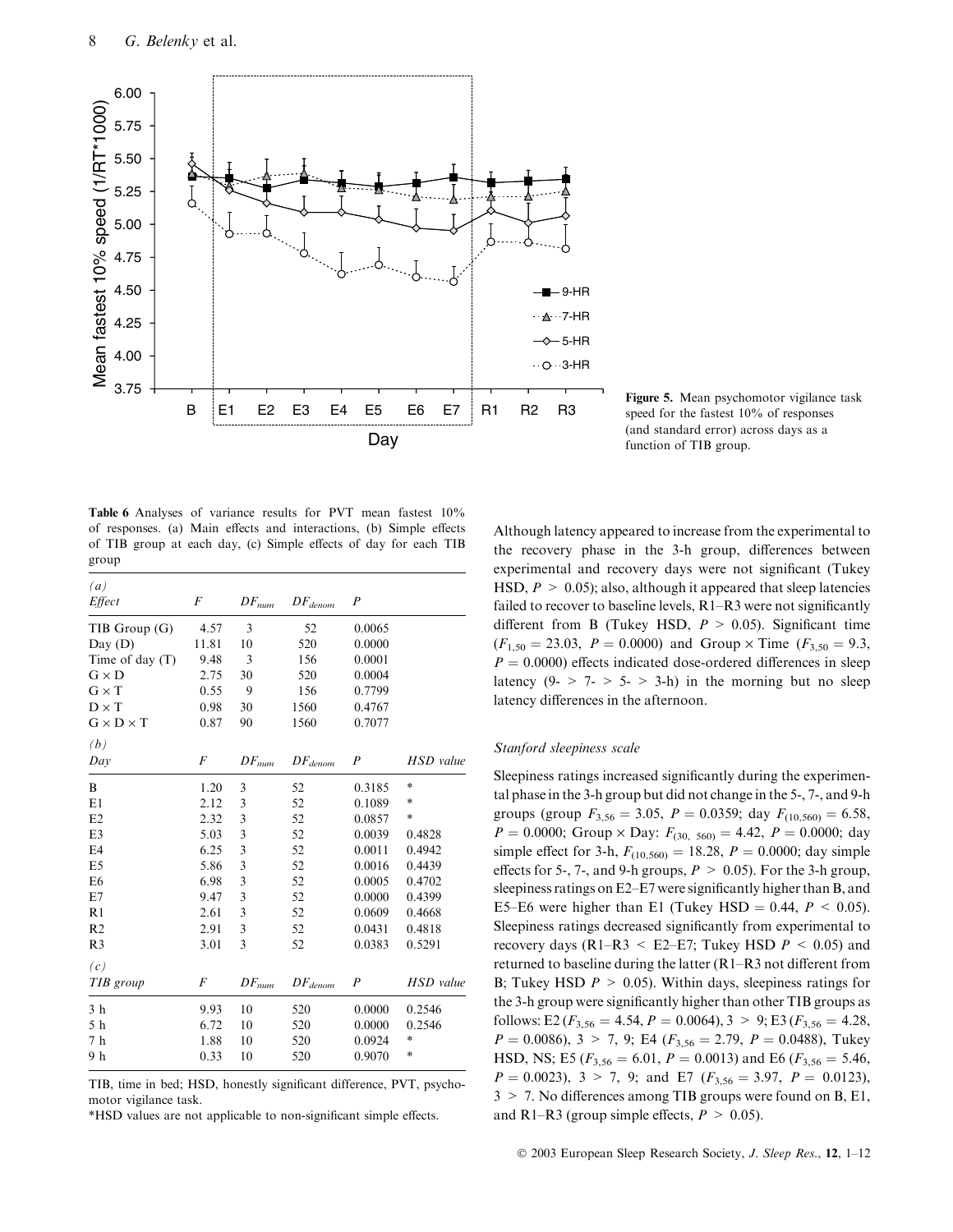

stage 1 sleep (and standard error) across days as a function of time in bed group.

Figure 7. Mean Stanford Sleepiness Scale scores (and standard error) across days as a function of time in bed group.

Significant effects for time of day ( $F_{3,168} = 4.27, P = 0.0121$ ), and Group  $\times$  Time of Day ( $F_{9,168} = 2.39$ ,  $P = 0.0255$ ) indicated that dose-dependent differences in sleepiness scores were maximal in the morning.

# DISCUSSION

Seven days of sleep restriction degraded psychomotor vigilance performance in a sleep-dose-dependent manner. With mild to moderate sleep restriction (7- and 5-h TIB), performance initially declined and, after a few days, appeared to stabilize at a lower-than-baseline level for the remainder of the sleep restriction period. In contrast, with severe sleep restriction (3-h TIB) performance declined continuously across the sleep restriction period, with no apparent stabilization of performance. Sleep augmentation (9-h TIB) had no effect on performance over the 7-day experimental period. Based on these findings, it appears that the inflection point (i.e. the minimum

amount of nightly sleep required to achieve a state of equilibrium in which daytime alertness and performance can be maintained at a stable, albeit reduced, level) is approximately 4 h per night. If less than 4 h of sleep per night is obtained, daily decrements in performance capacity may be unavoidable – at least across a 7-day period of sleep restriction.

#### Core vs. optional sleep

These findings are reminiscent of Horne's hypothesis that a minimum amount of nightly sleep (approximately 4.5 h per night) is required to satisfy the brain's physiological need for recuperation (core sleep), and that any sleep obtained in excess of this minimum is essentially appetitive (Horne 1988). According to this view, utilization of spare cerebral capacity enables the brain to perform well with less than 8 h of sleep each night. The possibility of such spare cerebral capacity is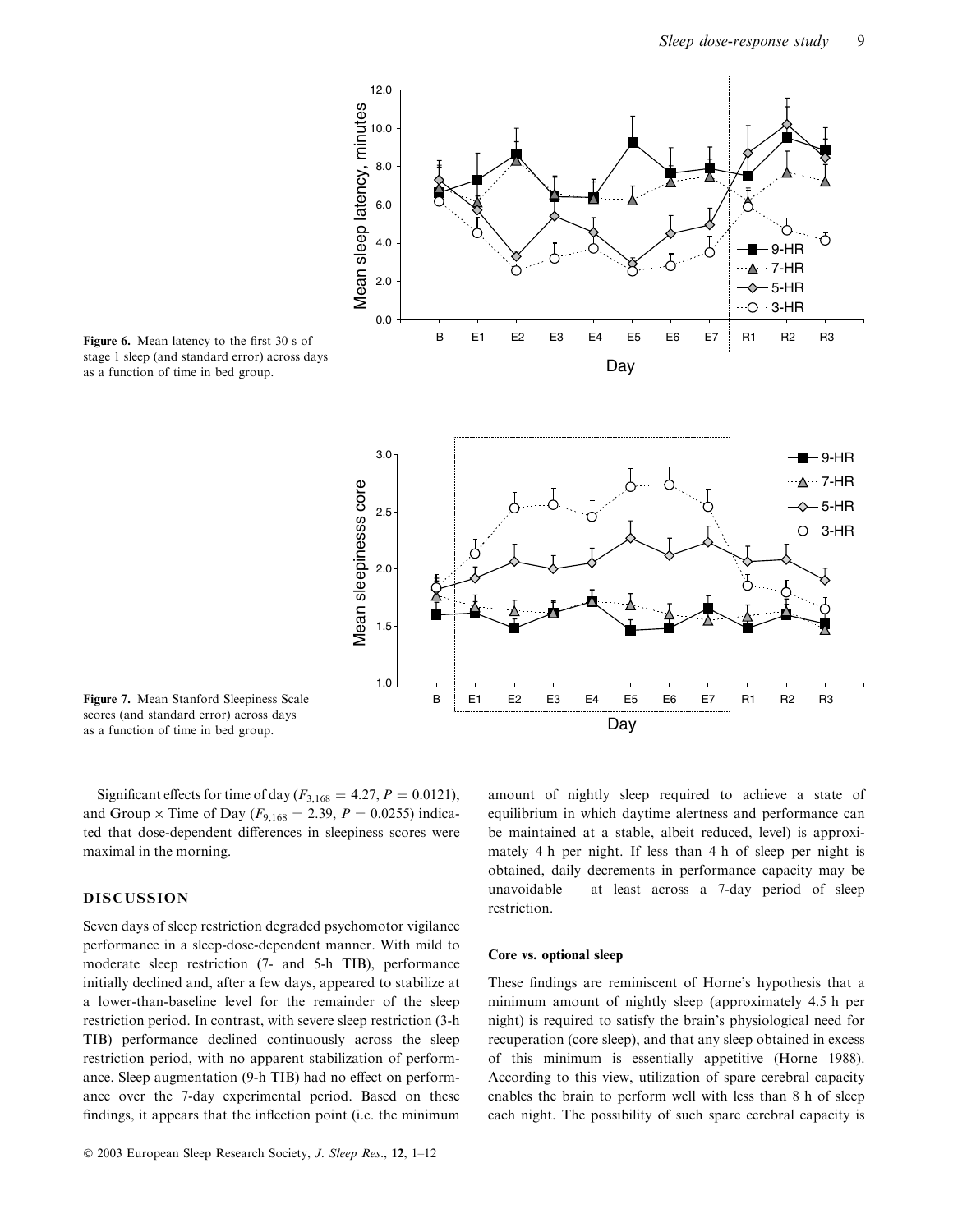consistent with the suggestion of Drummond et al. (2000) that cognitive performance during sleep deprivation involves recruitment of resources from additional, non-task specific – and therefore relatively non-fatigued – brain regions.

Although the present findings tend to support Horne's hypothesis that there is a physiological limit to the ability to tolerate sleep restriction and that this limit is approximately 4 h of sleep per night, these findings also suggest a more continuous gradient of recuperative value than that suggested by the core sleep and optional sleep designations. For example, our finding that PVT performance was decremented during recovery following 7 days of a mild, 1-h reduction of nightly TIB – from 8 to 7 h – suggests that meaningful recuperation continues to accrue as sleep durations are extended beyond the hypothesized core sleep requirement. The present findings suggest that core sleep might best be considered as the minimum amount of sleep needed by the brain to achieve a state of equilibrium in which alertness and performance are maintained at a stable but lower-than-normal level. In this view, sleep durations that do not satisfy the core sleep requirement would, across days, result in continued degradation of alertness and performance; whereas sleep durations that satisfy the core requirement would produce deficits in alertness and performance relative to baseline, but degradation would not continue across days indefinitely – an asymptotic, stable level of reduced alertness and performance would eventually be achieved; and additional sleep (i.e. incremental increases in the duration of sleep beyond the core requirement) would produce correspondingly higher, and stable, levels of alertness and performance.

# Performance stabilization during, and failure to recover following, sleep restriction – evidence for neuromodulatory changes

Following chronic, mild to moderate sleep restriction (5 or 7 h TIB), 3 days of recovery sleep (8-h TIB) did not restore performance to baseline levels. These findings suggest that in response to chronic sleep restriction the brain undergoes adaptive changes that serve to sustain a stable (albeit reduced) level of performance; the findings further suggest that these changes persist into the recovery period and prevent rapid return to baseline performance. Such adaptive changes may act as a rate limiter or governor that reduces (caps) the operational capacity of the brain, allowing the brain to operate in the face of a restricted sleep budget. They may serve to prevent injury from occurring in the brain if it continued to perform at full capacity in the face of restricted sleep. Plausible hypothetical mechanisms underlying such an adaptive response to sleep restriction include alterations in gene expression. Adaptive alterations in gene expression could, in turn, cause relatively persistent changes in synaptic transmission (neuromodulation) (Siegelbaum et al. 2000). The possibility that acute TSD and chronic sleep restriction could each produce distinct and different patterns of up and down regulation in gene expression is being investigated in our laboratory.

#### The nature of sleep dose-dependent performance effects

It has been hypothesized (e.g. Lubin 1967; Williams et al. 1959) that all sleep-loss-induced performance deficits are the result of 'lapses' in performance – perhaps due to brief episodes of EEG-defined sleep, and that performance between lapses (i.e. during EEG-defined wakefulness) may be unaffected by sleep loss. Although this hypothesis has generally and repeatedly been shown to be incorrect (for review, see Dinges and Kribbs 1991), we tested this hypothesis by analyzing the fastest 10% of responses (as this subset of the data would not be impacted by occasional lapses to the same extent as measures of central tendency). However, as expected, this analysis revealed a pattern of results that was comparable with that produced by analysis of mean speed, suggesting that performance degradation during sleep restriction in the present study cannot be explained solely by an increased incidence of lapses. Had speed decrements been restricted only to a few outliers (lapses), it could be argued that the effects were not neuromodulatory but rather were due to an increased frequency of transitory attention lapses against a background of otherwise normal performance. The finding that the fastest 10% of responses (i.e. responses other than lapses) as well as mean speed was affected suggests a persistent, pervasive change in brain function.

#### Total sleep deprivation vs. chronic sleep restriction

The pattern of results from the present study do not support the general assumption that acute TSD and chronic sleep restriction are physiologically equivalent phenomena, differing only in magnitude and time course. The present findings indicate that acute TSD and chronic sleep restriction cause differential performance effects that are most salient during the recovery period. That is, chronic sleep restriction leads to longtime-constant changes that may have adaptive value, serving to stabilize performance. However, these adaptive changes appear to come at a cost – brain operational capacity is capped in a manner that apparently precludes rapid recovery to baseline levels of alertness and performance when sleep durations are extended to baseline levels. In contrast, rapid recovery to baseline is typical of performance following acute TSD.

#### Sleep latency as a gauge of performance capacity

In studies of sleep deprivation and sleep restriction, sleepiness is generally (albeit often implicitly) assumed to be the intervening variable that mediates sleep loss-induced performance deficits. Measures such as the MSLT and maintenance of wakefulness test (MWT) – both of which measure the tendency to initiate sleep – are considered relatively direct ways to gauge the extent of the brain's physiological need for sleep (Carskadon and Dement 1981). In contrast, psychomotor performance (while obviously impacted by sleep loss) is thought to reflect sleepiness less directly because of the relatively wide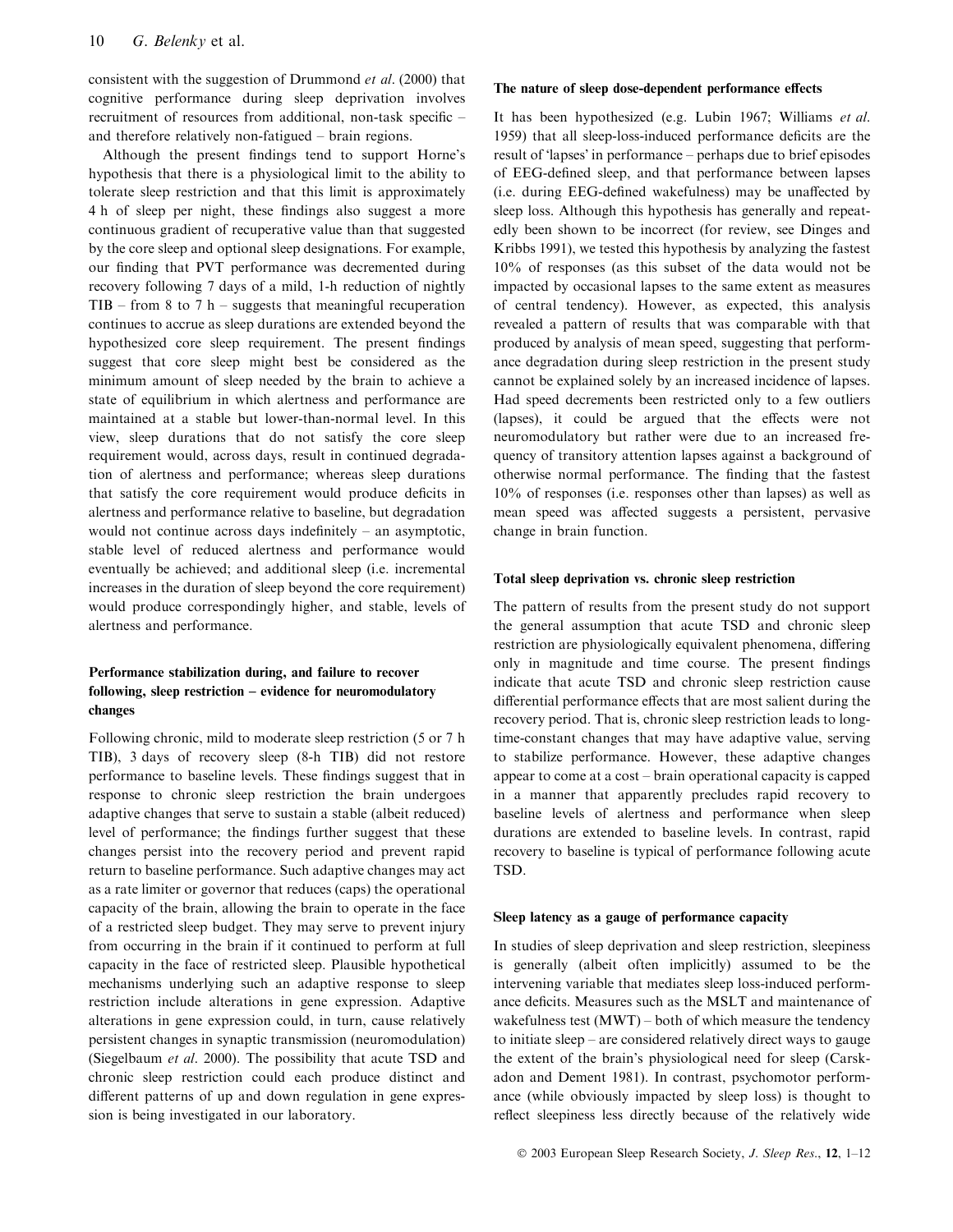array of additional, non-sleep-related factors known to impact performance. Therefore, it is interesting to note that in the present study TIB groups were more reliably distinguished by PVT performance than by sleep latency scores. This may have been due in part to sleep latency floor effects and/or relatively reduced statistical power (because SLTs were administered half as often as PVTs). However, it may also have been due to the fact that sleep latency scores were somewhat restricted, with a mean sleep onset latency of 6.3 min (i.e. near the pathological range) on the baseline day (despite spending 8 h TIB on the previous three nights). This finding is consistent with those of Harrison and Horne (1996) who reported that sleep latencies for a large portion of their normal subjects were within the pathological range – prompting them to hypothesize that individuals vary considerably with respect to 'sleepability" – the capacity to initiate sleep regardless of sleep need. A crucial implication of these findings is that human performance capacity cannot be reliably inferred from sleep latency data and as it is ultimately human performance capacity (not tendency to initiate sleep) that determines safety and productivity in the operational environment as well as quality of life for sleep disordered patients, greater efforts to define fitness for duty and severity of sleep-related disorders on the basis of measured performance capacity are warranted.

#### Implications for modeling and performance prediction

Extant mathematical models predicting alertness and performance from preceding sleep–wake history typically involve three factors – sleep homeostasis, circadian rhythm, and sleep inertia (Akerstedt and Folkard 1997). These three-factor models are relatively successful in predicting the effects of acute TSD on alertness and performance and the time course of subsequent recovery. They are less successful in predicting the effects of chronic sleep restriction on alertness and performance and the time course of subsequent recovery (Van Dongen and Dinges 2002; Van Dongen et al. 2002). It appears that this failure cannot be remedied by better model parameterization. Rather, this failure likely represents a basic structural inadequacy of three-factor models in predicting the effects of chronic sleep restriction. The present findings suggest that incorporation of a fourth factor would substantially improve prediction – a factor (presumably reflecting neuromodulatory changes) representing slow (days, weeks) adaptation to chronic sleep restriction and slow de-adaptation following restoration of normal sleep amounts.

# Is there an 'optimum' sleep amount?

With respect to the question of what constitutes optimum sleep, our findings that performance tracked sleep in a dosedependent manner across the range of sleep restriction ⁄ augmentation suggests that humans benefit from progressively greater nightly amounts of sleep (although the amount of benefit accrued with progressively greater sleep amounts may be asymptotic; Harrison and Horne 1995). Future work will

replicate and extend these and other findings in chronic sleep restriction, describe the time course of performance degradation and recovery in both acute TSD and chronic sleep restriction, and characterize individual differences in tolerance to sleep deprivation and sleep restriction. The present results highlight the need for careful attention to the sleep–wake history of subjects for the weeks (or even months) preceding the actual experimental observations. Further studies of sleep restriction will facilitate the development of mathematical models with greater power and generality for the prediction of alertness and performance based on sleep–wake history.

# ACKNOWLEDGMENTS

This work was supported by the US Army Medical Research and Materiel Command and the US Department of Transportation (Contract/Grant No. DTFH61-94-Y-00090). We thank Ms Deborah Freund and Mr Neill Thomas of the US Department of Transportation for their support of this work and the staff of the General Clinical Research Center, Johns Hopkins University School of Medicine, Bayview Campus, for providing a continuously staffed 24-h per day venue for this study. We thank the two anonymous reviewers for their thoughtful and constructive comments on this paper.

This material has been reviewed by the Walter Reed Army Institute of Research, and there is no objection to its presentation and ⁄ or publication. The opinions or assertions contained herein are the private views of the authors and are not to be construed as official or as reflecting the position of the Department of the Army or the Department of Defense. This study was approved by the Walter Reed Army Institute of Research Human Use Committee and the United States Army Medical Research and Materiel Command Human Subjects Review Board of the Army Surgeon General and was performed in accordance with the ethical standards laid down in the 1964 Declaration of Helsinki.

# **REFERENCES**

- Achermann, P., Dijk, D. J., Brunner, D. P. and Borbely, A. A. A model of human sleep homeostasis based on EEG slow-wave activity: quantatative comparison of data and simulations. Brain Res. Bull., 1993, 31: 91–113.
- Akerstedt, T. and Folkard, S. Predicting duration of sleep from the three-process model of alertness regulation. Occup. Environ. Med., 1996, 53: 136–141.
- Akerstedt, T. and Folkard, S. Validation of the S and C components of the three-process model of alertness regulation. Sleep, 1995, 18: 1–6.
- Akerstedt. T. and Folkard, S. The three-process model of alertness and its extension to performance, sleep latency, and sleep length. Chronobiol. Int., 1997, 14: 115–123.
- Balkin, T., Thorne, D., Sing, H., Thomas, M., Redmond, D., Wesensten, N., Russo, M., Williams, J., Hall, S. and Belenky, G. Effects of Sleep Schedules on Commercial Motor Vehicle Driver Performance. Report MC-00-133, National Technical Information Service, U.S. Department of Transportation, Springfield, VA, 2000.
- Bliwise, D. L., King, A. C., Harris, R. B. and Haskell, W. L. Prevalence of self-reported poor sleep in a healthy population aged 50–65. Soc. Sci. Med., 1992, 34: 49–55.